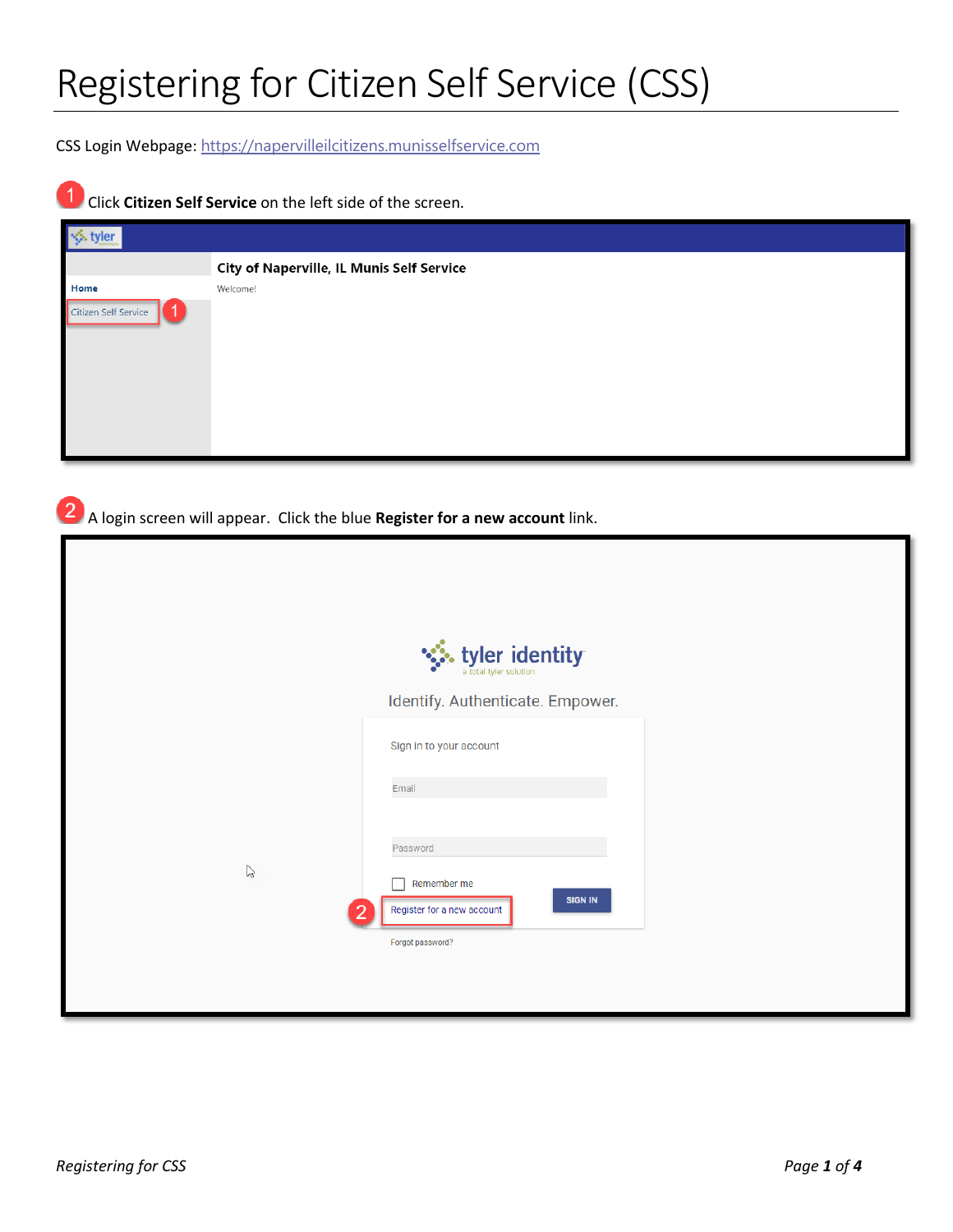**3** Complete the registration form. Note: The email address will be your username.

Click the **Register** button.

| Register for a new account |                      | $\overline{3}$ |
|----------------------------|----------------------|----------------|
| Email*                     |                      |                |
| First name*                | Last name*           |                |
| Password *                 | Confirm password $*$ |                |
|                            | CANCEL               | REGISTER<br>4  |
|                            |                      |                |
|                            |                      |                |

Before your account is officially registered, the system will send an email to your email address. **You must click the confirmation link in the email before you can access the account.** 

| 一家<br><b>User Self-Service</b> | 5                                                  |  |
|--------------------------------|----------------------------------------------------|--|
|                                | <b>Registration complete</b>                       |  |
|                                | Congratulations! You're registered.                |  |
|                                | One last step. Click the confirmation link sent to |  |
|                                |                                                    |  |
|                                |                                                    |  |
|                                |                                                    |  |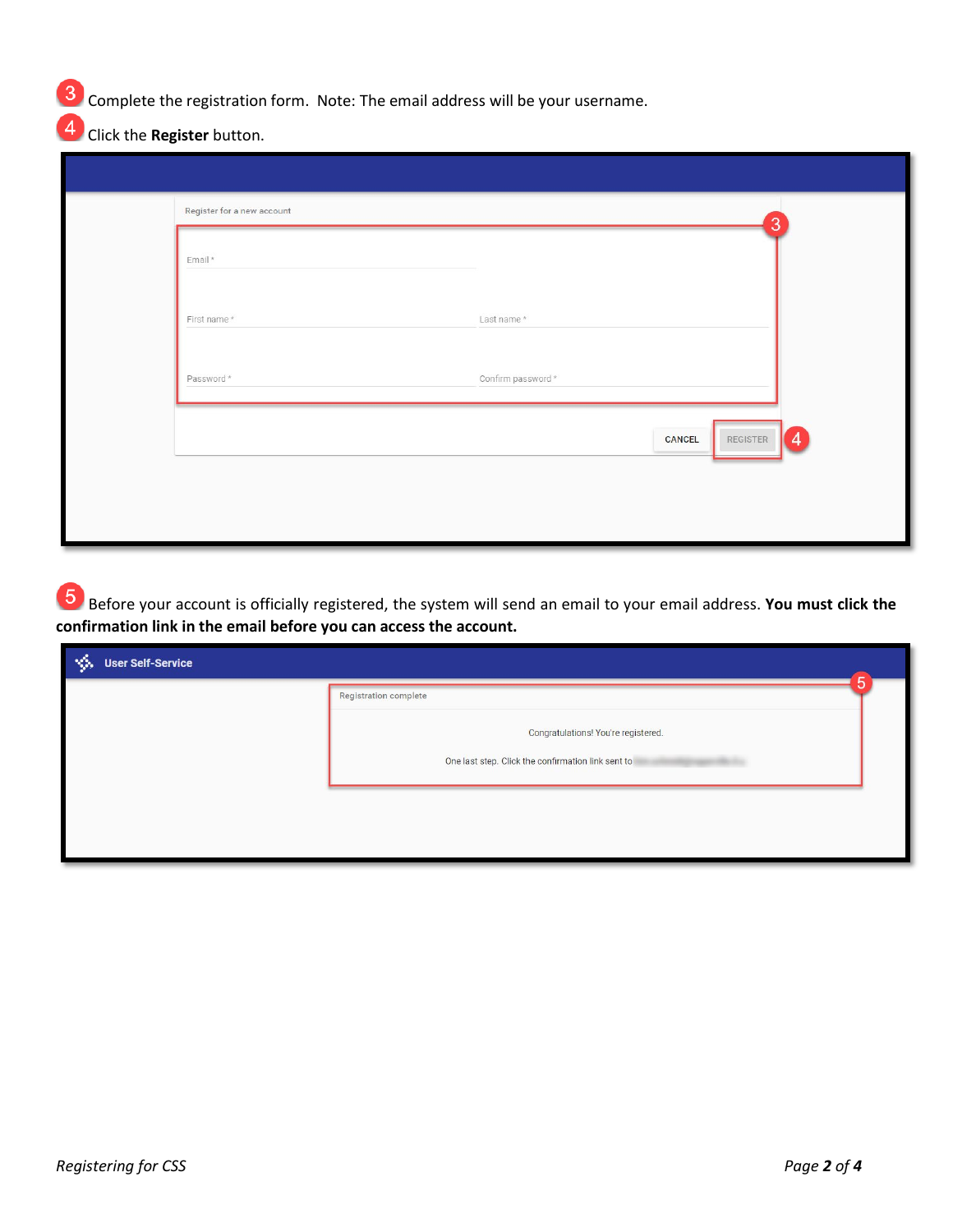When you receive the email, click the link in the email to confirm your email address.

|               | [Tyler Identity] Account Created [Inbox x]       |
|---------------|--------------------------------------------------|
| $\frac{1}{2}$ | tyleridentity@tylertech.com<br>to me $\sim$      |
|               | You created an account with Tyler Identity.      |
|               | Username:                                        |
|               | Please click here to confirm your email address: |
| 6             |                                                  |
|               | <b>THEIRS!</b>                                   |
|               | <b>Tyler Identity Administrator</b>              |
|               |                                                  |
|               |                                                  |
|               | $\leftarrow$ Reply<br>Forward<br>∙               |
|               | ピ                                                |

The email confirmation page will appear. Click the **Sign In to Citizen Self Service** link.

| 一条<br><b>User Self-Service</b>                                                                                                                    |  |
|---------------------------------------------------------------------------------------------------------------------------------------------------|--|
| <b>Email Confirmation</b>                                                                                                                         |  |
| Thank you for confirming your email. Select an option below to continue:<br>· Sign in to Citizen Self Service<br>· Sign in to Vendor Self Service |  |